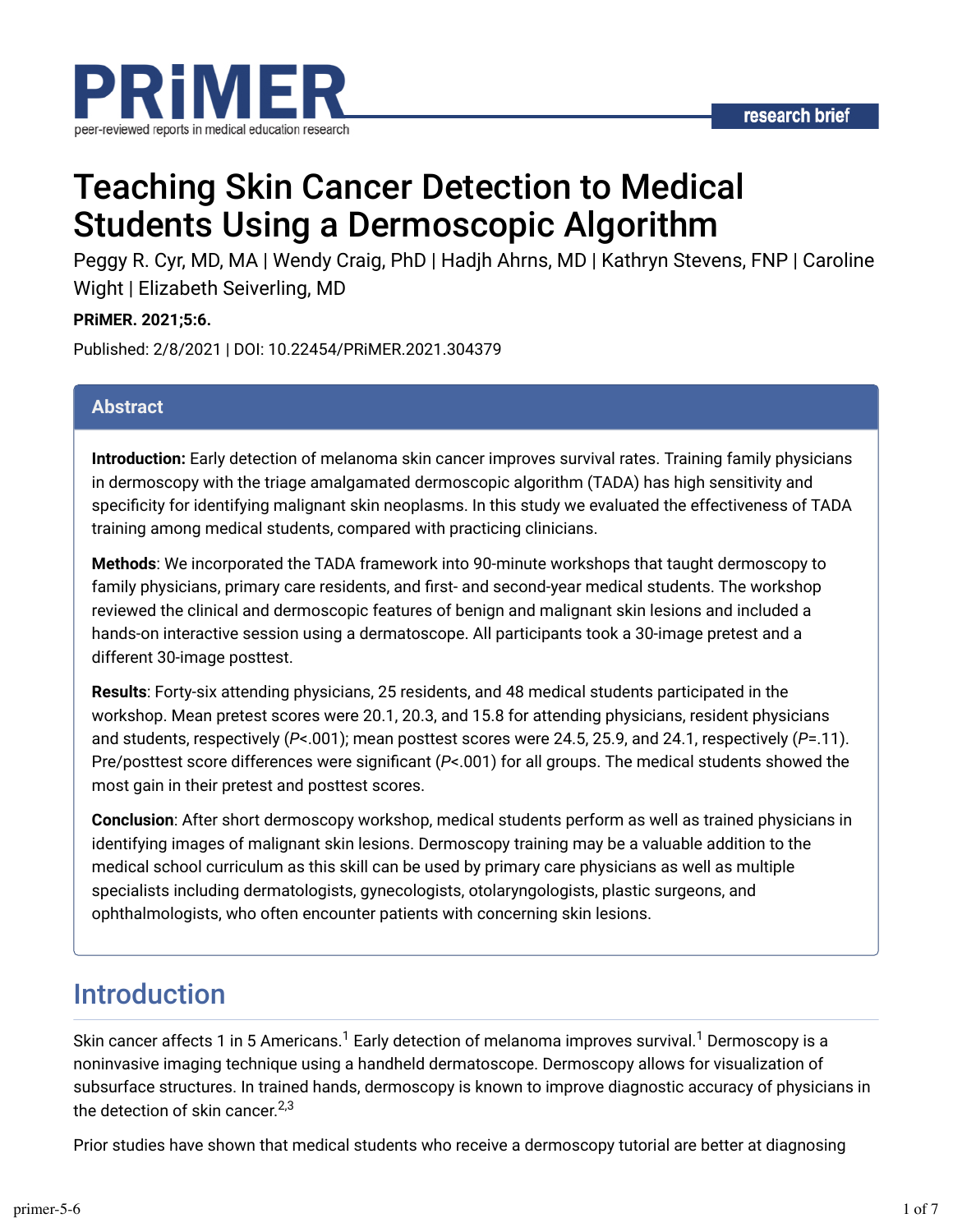skin lesions compared with students not receiving the dermoscopy intervention.<sup>4,5</sup> Furthermore, Chen et al showed that medical students receiving skin cancer training with dermoscopy showed sustained and even improved performance on a 10-image test 1 year later.<sup>6</sup> Others have used smartphone wallpapers and video dermoscopy to train medical students, both showing a positive effect. $^{7,8}$ 

TADA was created to simplify the dermoscopic evaluation of skin growths. TADA workshops can be given in 90 minutes. Physicians participating in the workshops show improved sensitivity and specificity for diagnosing benign and malignant skin growths.<sup>9,10</sup> This study sought to compare student data from TADA training with that of practicing primary care clinicians.

# **Methods**

During 2019, we invited all primary care attending physicians and trainees affiliated with our institution to attend one of a series of dermoscopy training workshops. Similarly, we invited all first- and second-year medical students at Tufts University School of Medicine (TUSM) to attend a dermoscopy training workshop on their Boston campus. The Institutional Review Boards at both MaineHeath (physicians) and TUSM (medical students) reviewed and approved the study.

Each workshop lasted 90 minutes and the material presented was the same at every level of provider training. All participants took a 30-image pretest and a 30-image posttest of different images. Participants were asked to classify the image as melanocytic nevus, dermatofibroma, seborrheic keratosis/lentigo, angioma, or skin cancer. Figure 1 shows a schematic of the methods.

After the pretest, clinical and dermoscopic images of common benign skin growths (dermatofibroma, angioma, and seborrheic keratosis) were reviewed. Dermoscopic features of skin cancer (using TADA) were also reviewed. None of the test images were used in the presentation. A portion of the workshop included hands-on practice with dermatoscopes.

# **Results**

We summarized all categorical demographic and Likert scale data as frequencies (n, %). For each participant, we summarized pre- and posttest data as the proportion of correct answers out of 30 questions. We then compared the distributions of these proportions between pre- and post-TADA tests by *t* test and among participants at different training levels by analysis of variance (ANOVA). We performed all analyses using SPSS Statistical Software, version 25 (IBM SPSS Inc., Armonk, NY).

Table 1 shows demographic and practice characteristics for the 148 providers and students who participated in TADA dermoscopy training. The majority were female (67.6%), aged less than 40 years (70.3%), and with the exception of medical students, all practiced in a primary care specialty. The 100 providers varied in their experience with evaluating skin lesions; 56/97 (57.7%) routinely performed skin biopsies, but only 10/98 (10.2%) reported prior formal training in dermoscopy (Table 2). Among the 16/97 (16.6%) of providers who reported that they currently use dermoscopy in practice, 50% used the technique once per month or less, and 6/16 (37.5%) reported lack of confidence in using the technique.

Table 3 shows scores for the participants who completed the pre-TADA (n=139) and post-TADA (n=134) image identification tests. Where numbers allowed, we compared pre- and posttest scores by provider type; mean scores increased significantly (*P*<.001) after training for attending physicians (20.5±2.5 vs 24.5±2.6), resident physicians (20.3±3.3 vs 25.9±1.8), nurse practitioners (17.8±3.1 vs 23.6±3.4), and medical students (15.8±3.8 vs 23.6±3.4). Prior to the TADA training there was a significant difference in test scores among providers with different training types (*P*<.001), with highest scores among the most experienced providers (attending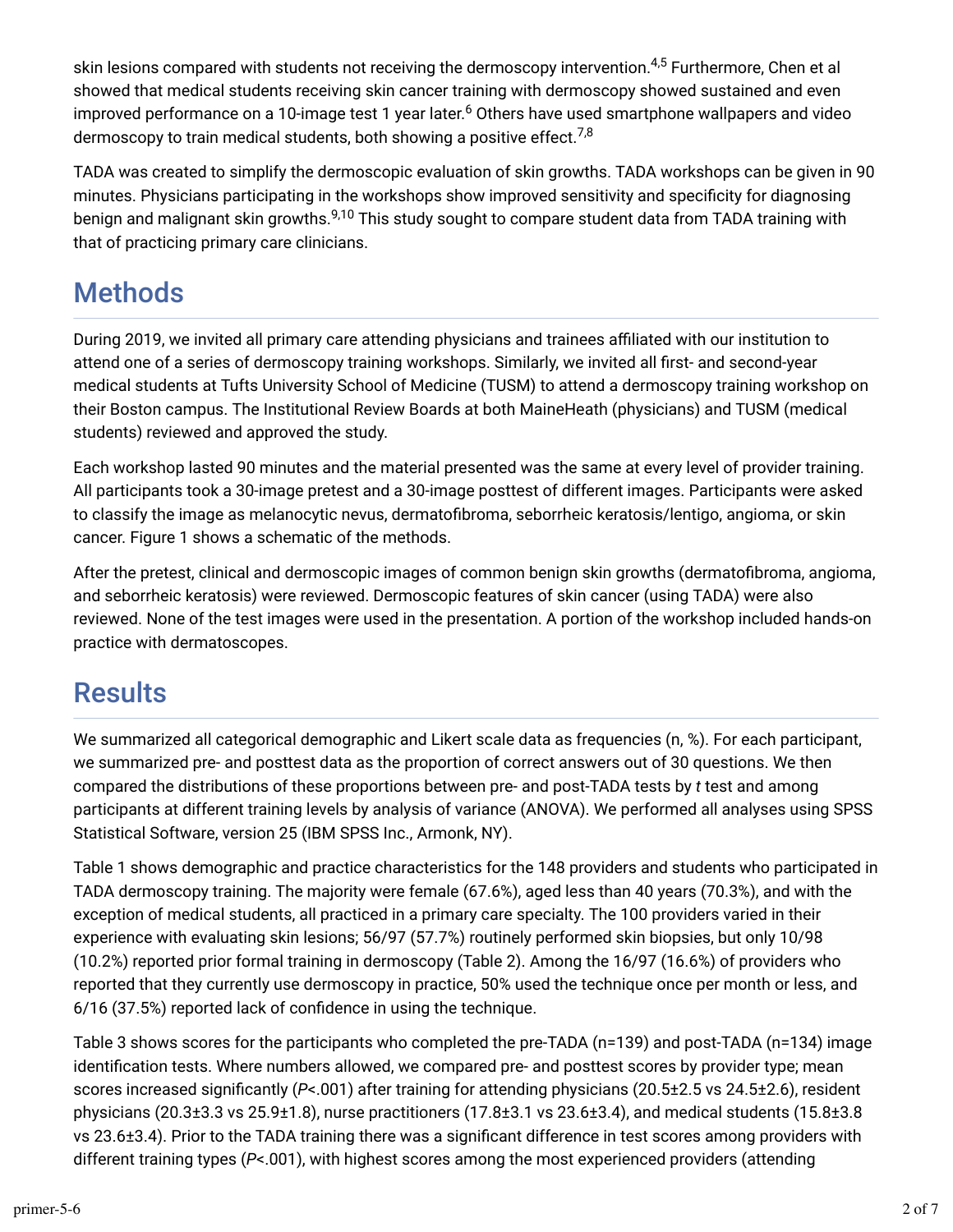physicians) and lowest scores among the least experienced participants (medical students). These differences were not evident in post-TADA testing (P=.11). In all provider groups there was a significant (P<.001) pre/post TADA increase in the proportion of skin cancer.

Figure 1 shows the pre/post differences in test score were significantly different among the provider types (*P*<.001 by ANOVA). The greatest gain in improvement of test scores was by the medical students. In pairwise post hoc testing, with Bonferroni's correction for multiple comparisons, the differences in test score were significantly different between medical students and attendings (P<.001) and between medical students and residents (*P*=.021), but not between residents and attendings (*P*=.67).

# **Conclusions**

Skin cancer is common. Primary care physicians are often the first medical practitioner approached when a patient has a growth of concern. Dermoscopy has been shown to aid in the detection of skin cancer and distinguishing between benign and malignant skin growths. Many practicing clinicians desire additional dermatology and dermoscopy training. Introducing the use of dermoscopy in medical school might stimulate interest in learning dermatology and be beneficial for those going into primary care as well students pursuing specialties such as gynecology, otolaryngology, plastic surgery, and ophthalmology. $^{11}$  Based on our results, dermoscopy training need not be elaborate. A 90-minute interactive workshop using TADA allowed students to accurately identify benign and malignant dermoscopic images. The ability of students and practicing clinicians to equally acquire new knowledge using TADA is particularly desirable given many institutions do not currently have dermoscopy champions to teach medical students. TADA training can be done via e-learning or in a workshop setting. E-learning would allow novices of all levels to embark on training together.<sup>12</sup> In our study all provider types (attending physicians, medical residents, nurse practitioners, and medical students) showed significant improvement in detecting skin cancer following TADA training. The medical students may have shown the greatest gain in their scores as they are the most accustomed to learning large amounts of new information. The medical students achieved similar scores to attending physicians despite their lower baseline scores.

Our study shows that the introduction of dermoscopy training in the first and second year of medical school results in the ability of medical students to accurately identify dermoscopic images of skin cancer and benign skin growths at a rate that is comparable to more seasoned clinicians. Introducing dermoscopy in the medical school curriculum might aid early skin cancer detection regardless of the medical students' future career choice.

Our study has several limitations. The study had a small sample size and only one medical school was involved. The students involved in the study were volunteers, so this may be biased towards students more interested in care of the skin. The study also involved only medical students in the first of second year of their training. There is concern that medical students' knowledge could atrophy over time, although others have shown sustained and improved scores after a 1 year on a 10-image test. $^6$  To address this concern, medical students will now have opportunities for additional dermoscopy training during their second-year dermatology block. In addition, students will be invited to participate in monthly dermatology training sessions as part of their primary care third-year clerkships. These additions will provide spaced review that is important for longterm memory.

# Tables and Figures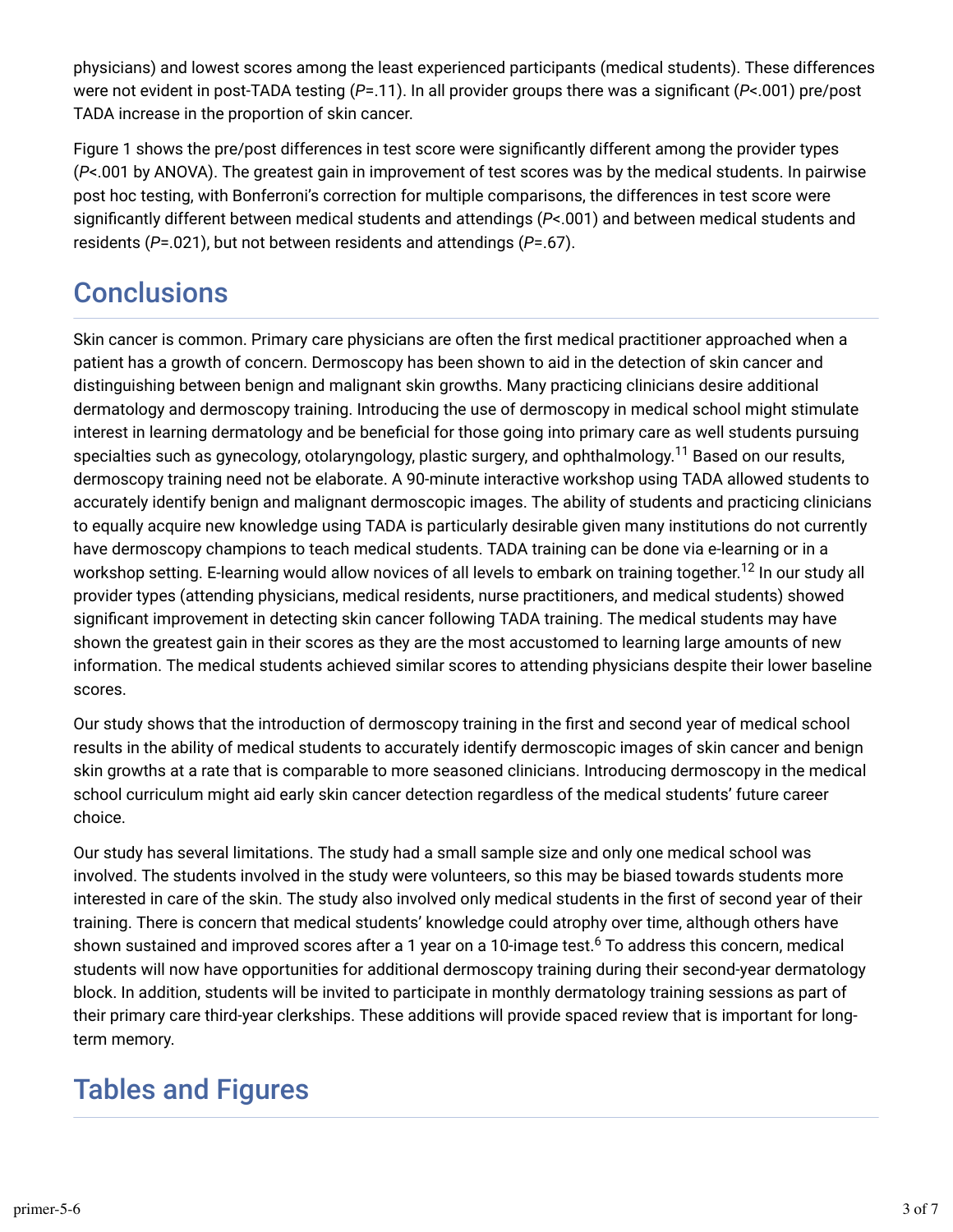#### Figure 1: Difference in Test Scores Before and After Workshop, Stratified by Provider Training



Table 1: Demographic and Training Characteristics of Dermoscopy Trainees (N=148)

| <b>Characteristic</b>      | Frequency, n (%) |
|----------------------------|------------------|
| Female sex                 | 100/146 (68.5)   |
| Age Group (Years)          |                  |
| $21 - 30$                  | 67/146 (45.9)    |
| 31-40                      | 37/146 (25.3)    |
| 41-50                      | 18/146 (12.3)    |
| 51-60                      | 17/146 (11.6)    |
| 61-70                      | 6/146(4.1)       |
| 71-80                      | 1/146(0.7)       |
| Training Type <sup>1</sup> |                  |
| Attending                  | 51 (34.4)        |
| Resident                   | 26 (17.6)        |
| Fellow                     | 1(0.7)           |
| Nurse practitioner         | 18 (12.2)        |
| Physician assistant        | 3(2.0)           |
| Medical student            | 48 (32.4)        |
| Other/unspecified          | 1(0.7)           |
| Specialty <sup>2</sup>     |                  |
| Family medicine            | 62 (62.0)        |
| Internal medicine          | 27 (27.0)        |
| Medicine/pediatrics        | 7(7.0)           |
| Other                      | 3(3.0)           |

<sup>1</sup> Includes n=32 in year 1, n=15 in year 2, and n=1 with training year not provided.

<sup>2</sup> Excludes 48 medical students and 1 provider with other/unspecified training type.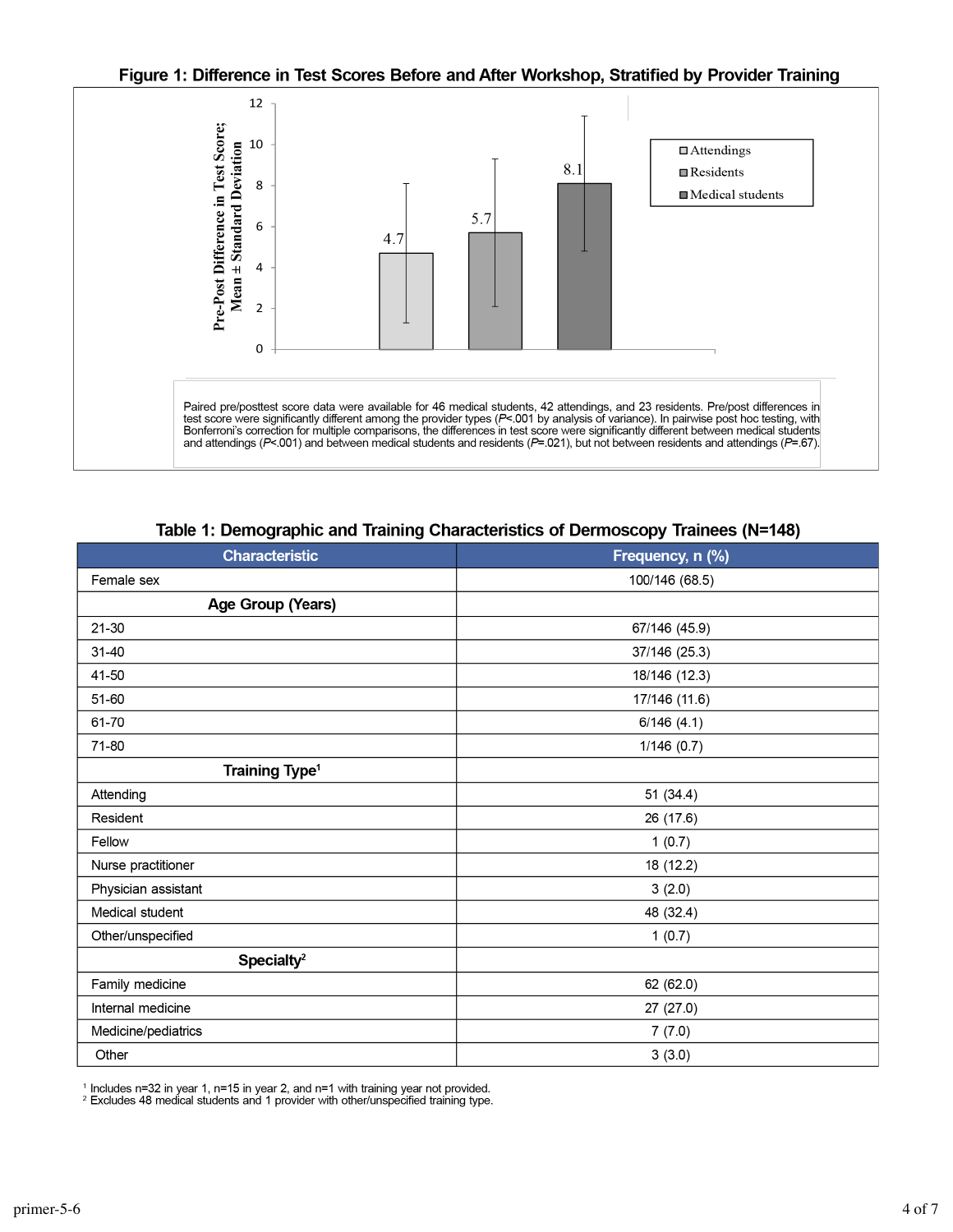| <b>Variable</b>                                    | Frequency, n/n (%) or median [range] |
|----------------------------------------------------|--------------------------------------|
| Years evaluating skin lesions (n=92)               | 7.5 [0-40]                           |
| Formal training in dermoscopy                      | 10/98 (10.2)                         |
| Access to dermoscopy in clinic                     | 64/97 (66.0)                         |
| Current use of dermatoscope                        | 16/97 (16.5)                         |
| Frequency of dermoscopy use                        |                                      |
| Daily                                              | 2/16(12.5)                           |
| 2-3 x/week                                         | 1/16(6.2)                            |
| 1/week                                             | 2/16(12.5)                           |
| 2-3 x/month                                        | 3/16(18.8)                           |
| 1/month                                            | 4/16(25.0)                           |
| $<$ 1/month                                        | 4/16(25.0)                           |
| Confidence in dermoscopy to evaluate a skin growth |                                      |
| 1 (not confident)                                  | 6/16(37.5)                           |
| 2                                                  | 2/16(12.5)                           |
| 3                                                  | 6/16(37.5)                           |
| 4 (very confident)                                 | 2/16(12.5)                           |
| Currently perform skin biopsies                    | 56/97 (57.7)                         |
| Shave biopsy                                       | 49/100 (49.0)                        |
| Punch biopsy                                       | 49/100 (49.0)                        |
| Excisional                                         | 37/100 (37.0)                        |
| Years performing skin biopsies (n=46)              | 7.5 [0-27]                           |
| Reason(s) for not performing skin biopsies         |                                      |
| Inadequate supplies to do procedure                | 9/100(9.0)                           |
| Inadequate staffing to do procedure                | 4/100(4.0)                           |
| Lack of procedural training                        | 32/100 (32.0)                        |
| Lack of time in clinic schedule                    | 21/100 (21.0)                        |
| Uncertain how to manage biopsy results             | 3(3.0)                               |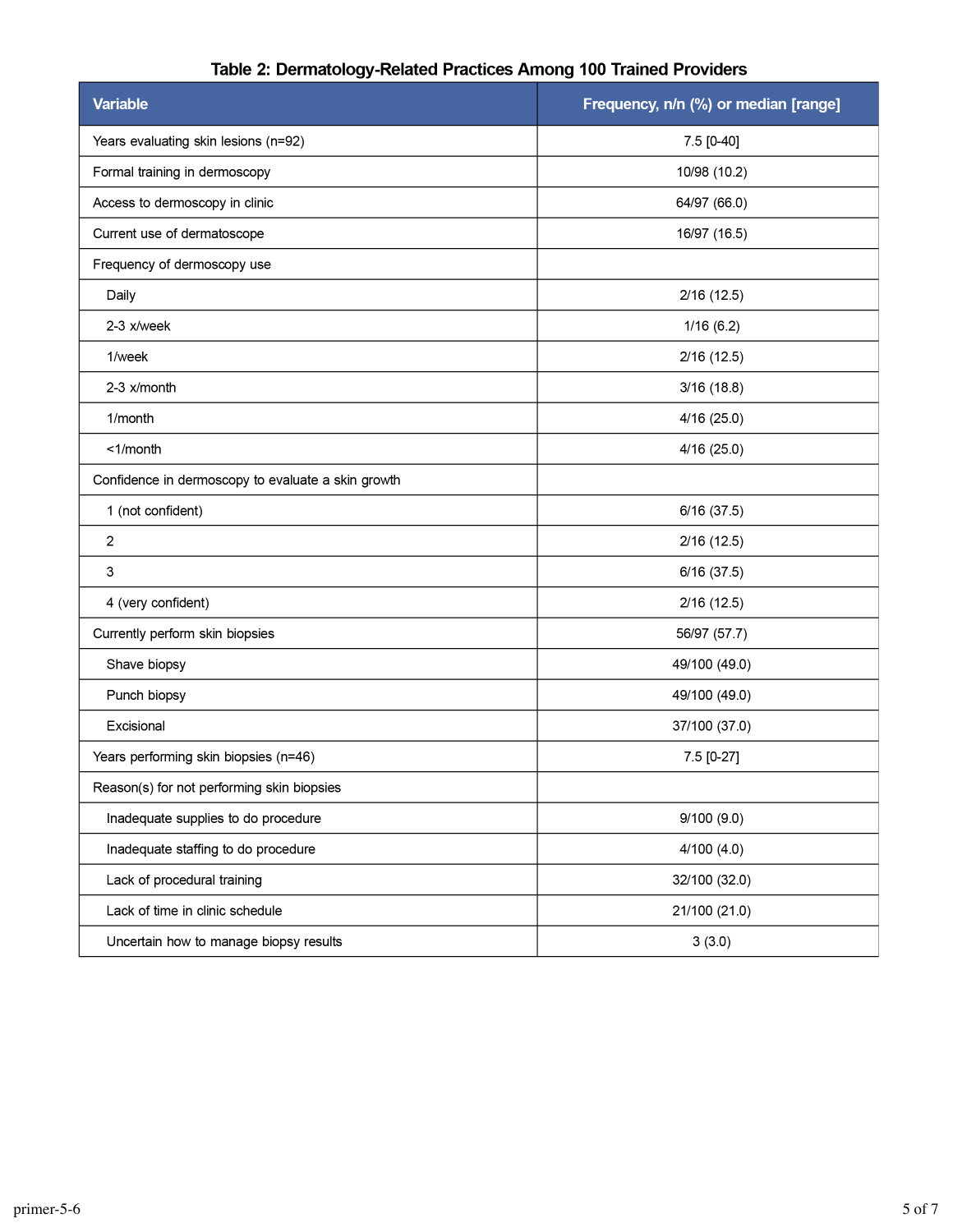| <b>Provider Type</b>               | Pretest Score <sup>1</sup> |           | <b>Posttest Score1</b> |                  | P Value (Pre/            |
|------------------------------------|----------------------------|-----------|------------------------|------------------|--------------------------|
|                                    | $\mathsf{n}$               | Mean (SD) | $\mathsf{n}$           | <b>Mean (SD)</b> | $Post)^2$                |
| Attending                          | 45                         | 20.1(2.5) | 46                     | 24.5(2.6)        | < 0.01                   |
| Resident                           | 25                         | 20.3(3.3) | 23                     | 25.9(1.8)        | < 0.001                  |
| Medical student                    | 48                         | 15.8(3.8) | 46                     | 24.1(2.8)        | < 0.01                   |
| Nurse practitioner                 | 17                         | 17.8(3.1) | 14                     | 23.6(3.4)        | < 0.001                  |
| Physician assistant                | 2                          | 18.5(5.0) | 3                      | 25.0(1.7)        |                          |
| Fellow                             |                            | $24.0(-)$ |                        | $24.0(-)$        | $\overline{\phantom{0}}$ |
| Other                              |                            | $15.0(-)$ |                        | $21.0(-)$        |                          |
| P value (within test) <sup>3</sup> |                            | < 001     |                        | 0.11             |                          |

#### Table 3: Pre/Postdermoscopy Test Scores, Stratified by Provider Type

<sup>1</sup> Maximum score for each test was 30 points (1 point/image, 30 images); data are shown as mean (standard deviation).<br><sup>2</sup> Independent t test; pre/post difference, by provider type

Analysis of variance, difference among provider types within pretest and posttest

### Acknowledgments

**Financial Support:** This work was supported in part by the Northern New England Clinical and Translational Research grant U54GM115516.

### Corresponding Author

Peggy R. Cyr, MD, MA 272 Congress Street, Portland, ME 04101. 207-838-8767. Fax: 207-874-1918. cyrp@mmc.org

### **Author Affiliations**

Peggy R. Cyr, MD, MA - Department of Family Medicine, Maine Medical Center, Portland, ME | and Tufts University School of Medicine, Boston, MA

Wendy Craig, PhD - Maine Medical Center, Portland, ME

Hadjh Ahrns, MD - Maine Medical Center, Portland, ME

Kathryn Stevens, FNP - Maine Medical Center, Portland, ME

Caroline Wight - Tufts University School of Medicine, Boston, MA

Elizabeth Seiverling, MD - Maine Medical Center, Portland, ME | and Tufts University School of Medicine, Boston, MA

### References

- 1. American Cancer Society. Cancer Facts and Figures 2020. Atlanta, GA: American Cancer Society; 2020. https://www.cancer.org/content/dam/cancer-org/research/cancer-facts-and-statistics/annual-cancerfacts-and-figures/2020/cancer-facts-and-figures-2020.pdf. Accessed January 22, 2021.
- 2. Vestergaard ME, Macaskill P, Holt PE, Menzies SW. Dermoscopy compared with naked eye examination for the diagnosis of primary melanoma: a meta-analysis of studies performed in a clinical setting. Br J Dermatol. 2008;159(3):669-676. doi:10.1111/j.1365-2133.2008.08713.x
- 3. Wozniak-Rito A, Zalaudek I, Rudnicka L. Dermoscopy of basal cell carcinoma. Clin Exp Dermatol. 2018;43(3):241-247. doi:10.1111/ced.13387
- 4. Liebman TN, Goulart JM, Soriano R, et al. Effect of dermoscopy education on the ability of medical